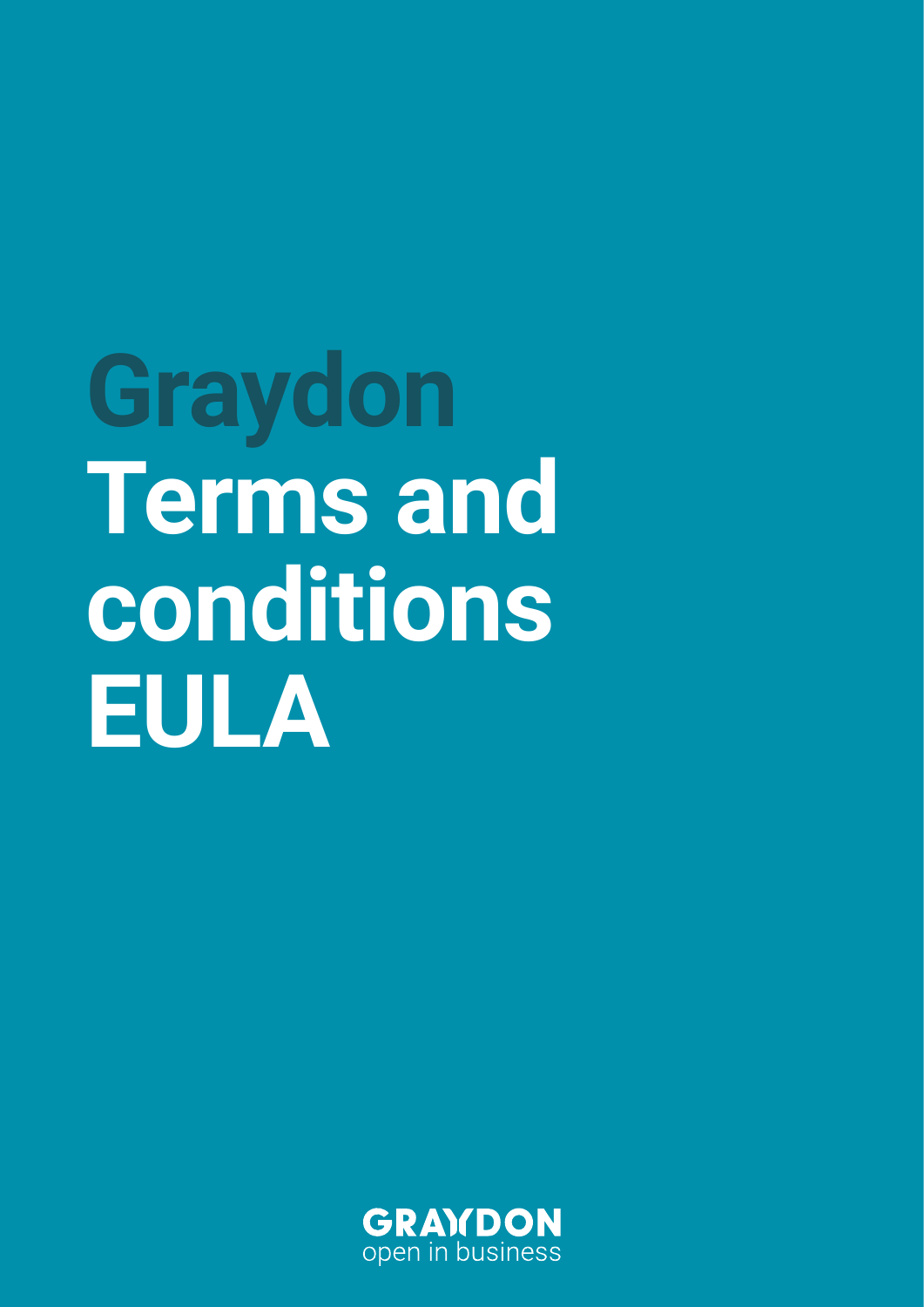# **Index**

| Art. 1   | Definitions                             | 3              |
|----------|-----------------------------------------|----------------|
| Art. 2   | Provision and use of services           | $\overline{4}$ |
| Art. $3$ | Proprietary rights                      | $\overline{4}$ |
| Art. 4   | Warranties                              | $\overline{4}$ |
| Art. 5   | Infringement                            | 5              |
| Art. 6   | Confidentiality                         | 5              |
| Art. 7   | Termination                             | 5              |
| Art. 8   | Limitations and exclusions of liability | 6              |
| Art. 9   | Miscellaneous provisions                | 6              |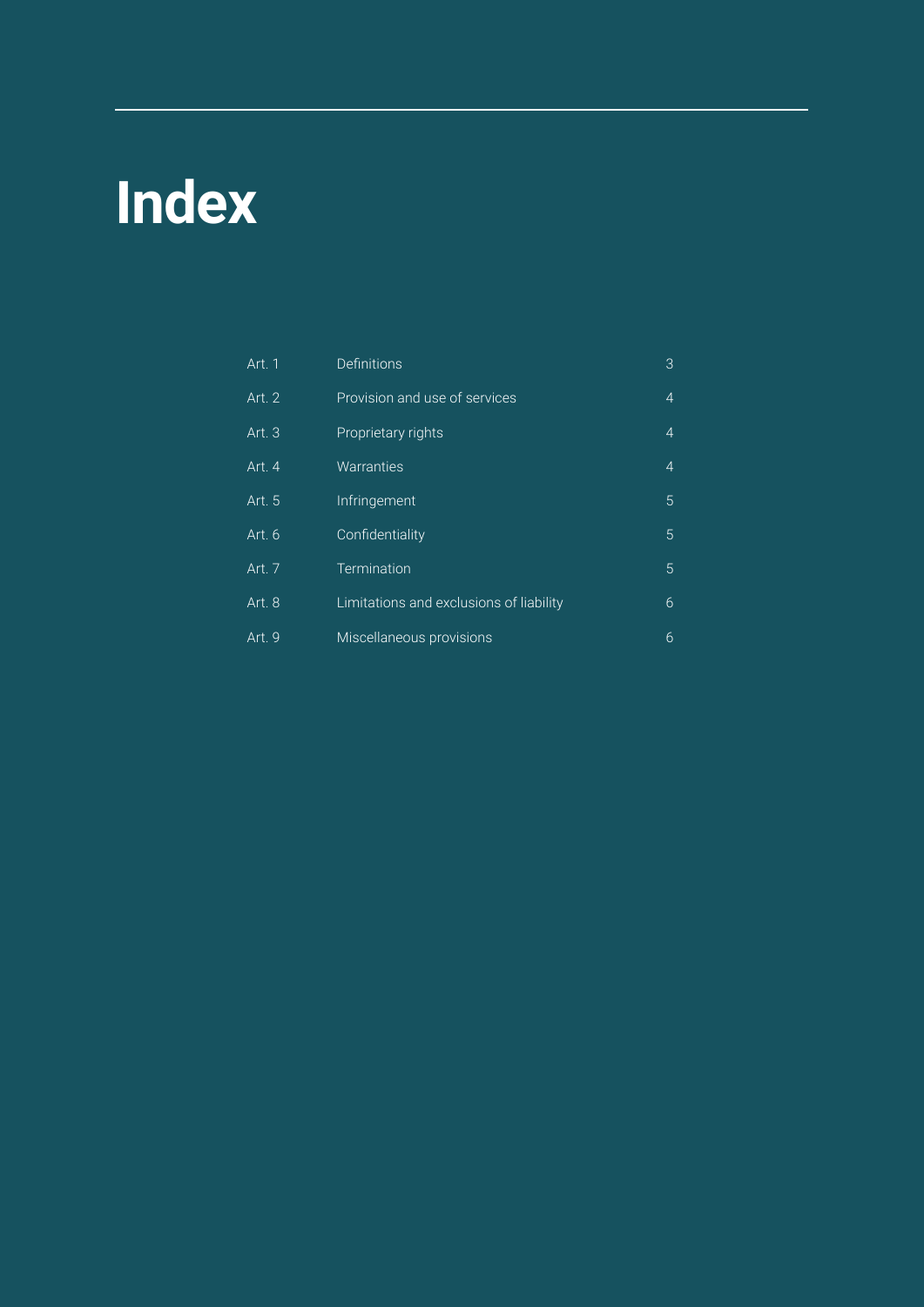# **PLEASE READ THESE LICENCE TERMS CAREFULLY!**

This licence agreement (Licence) is a legal agreement between you (Customer) and TruNarrative Limited ("TruNarrative"), whose registered office is at The Leeming Building, Vicar Lane, Leeds, LS2 7JF, United Kingdom (TruNarrative) for certain software applications and platforms which it makes available to subscribers via the internet on a pay-per-use basis for the purpose and online documentation.

We license use of the TruNarrative Platform and Documentation to you on the basis of this Licence. We do not sell the TruNarrative Platform or Documentation to you. We remain the owners of the TruNarrative Platform and Documentation at all times.

This licence is part of the agreement between you (Customer) and Graydon UK Ltd.

### **Article 1 Definitions**

(A) For the purposes of this Licence, the following capitalised words have the following meanings:

**"Affiliate"** means any business entity from time to time controlling, controlled by or under common Control with either party.

**"Apps"** means the online software applications and/ or services provided by third-parties and which are accessed by the Customer via the TruNarrative Platform or agreed between the parties.

**"Apps Terms"** means any additional terms and conditions in respect of the use by the Customer of an App and which are set out in the Exhibit or as agreed in writing between the parties from time to time. "Confidential Information" has the meaning ascribed to it in Clause 6.1.

**"Configuration"** means the functions and features implemented in the TruNarrative Platform and/or Services by/or for the Customer and all derivative works thereof or improvements or enhancements thereto.

**"Control"** means the possession, directly or indirectly, of the power to direct or cause the direction of the management and operating policies of the entity in respect of which the determination is being made, through the ownership of more than 50% of its voting or equity securities.

**"Customer Data"** means any data or other information owned or controlled by Customer which is used for the purpose of using the Services but which for the avoidance of doubt excludes the Configurations and the Journeys.

**"Customer Materials"** means any software, documentation, Customer Data, hardware, tools, or any other materials, information or intellectual property owned, leased or licensed by Customer, and that Customer delivers to TruNarrative or to which Customer provides TruNarrative with access, for use by TruNarrative in its performance of the Services but which for the avoidance of doubt excludes the Configurations and the Journeys.

**"Customer IP"** means all of Intellectual Property Rights in the Customer Materials and Customer Confidential Information.

**"Data Protection Legislation"** means all applicable data protection and privacy legislation in force from time to time in the UK including the General Data Protection Regulation ((EU) 2016/679) ('GDPR'); the Data Protection Act 2018;

the Privacy and Electronic Communications Directive 2002/58/EC (as updated by Directive 2009/136/EC) and the Privacy and Electronic Communications Regulations 2003 (SI 2003 No. 2426) as amended; any other European Union legislation relating to personal data and all other legislation and regulatory requirements in force from time to time which apply to a party relating to the use of Personal Data (including, without limitation, the privacy of electronic communications); (i) unless and until the GDPR is no longer directly applicable in the UK, the General Data Protection Regulation ((EU) 2016/679) and any national implementing laws, regulations and secondary legislation, as amended or updated from time to time, in the UK and then (ii) any successor legislation to the GDPR or the Data Protection Act 2018.

**"Documentation"** means the documentation and manuals provided to Customer by TruNarrative regarding use of the TruNarrative Platform, including additional, updated or revised documentation, if any.

**"Intellectual Property Rights"** means all trade secrets, patents and patent applications, trade marks (whether registered or unregistered and including any goodwill acquired in such trade marks), service marks, trade names, copyrights, moral rights, database rights, design rights, rights in know-how, rights in Confidential Information, rights in inventions (whether patentable or not) and all other intellectual property and proprietary rights (whether registered or unregistered, any application for the foregoing, and all rights to enforce the foregoing), and all other equivalent or similar rights which may subsist anywhere in the world.

**"Module"** means the particular service offering for which the Customer subscribes as part of the Subscription Services

**"Personal Data"** means personal data as defined in the Data Protection Legislation. "Subscription Services" means the Modules to which Customer subscribes via a third-party reseller of the TruNarrative Platform.

**"TruNarrative Platform"** means the Website, the online software applications (excluding the Apps) and Documentation together with other computer software programs, networks and equipment that TruNarrative uses to make the Subscription Service available to its customers as an on-line subscription offering.

**"User"** means any individual who is an employee or independent contractor of Customer or its Affiliates or, to the extent providing services to Customer, is an employee of such service provider, and who is authorised by Customer to use the TruNarrative Platform. Authorised Users means a User who has been prescribed with unique user credentials (consisting of a user ID and password).

**"Website"** means the website accessed via https://www. trunarrative.cloud.

The following words will be interpreted as follows:

(i)"or" connotes any combination of all or any of the items listed;

(ii) "including" is used to refer to an example or begins a list of items, such example or items will not be exclusive;

(iii) "specified" requires that an express statement is contained in the relevant document; and

(iv) "will" is, unless the context requires otherwise, an expression of command, not merely an expression of future intent or expectation.

**1.1** Construction. The terms and conditions of this Licence apply to the provision of the Subscription Services under the Licence.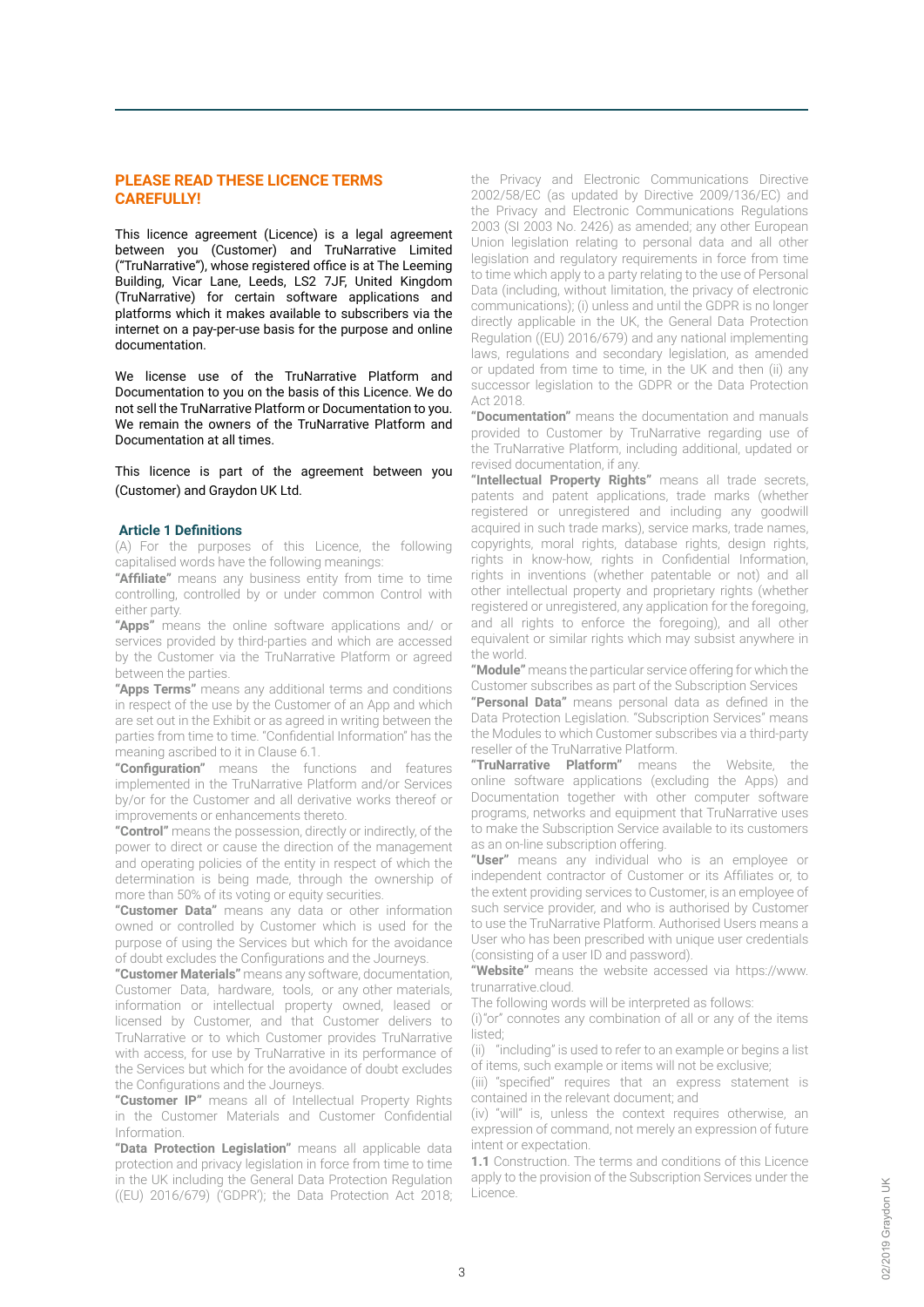# **Article 2 PROVISION AND USE OF SERVICES**

**2.1** Subscription Services

**2.1.1** Customer will be responsible for establishing and managing Customer's use of the Subscription Services, including the creation of usernames and passwords to access Customer's account and maintaining the status of its User base. Customer will safeguard all User authentication credentials in its possession or under its control. Customer is responsible for all activities that occur under its account. Customer will notify TruNarrative immediately if Customer believes an unauthorised third party may be using Customer's account or if Customer's account information is lost or stolen. The Customer shall use all reasonable endeavours to prevent any unauthorised access to, or use of, the Services and/or the Documentation and, in the event of any such unauthorised access or use, promptly notify TruNarrative.

**2.1.2** TruNarrative will use commercially reasonable endeavours to make the Subscription Services (excluding the Apps) available to Customer. TruNarrative is not responsible for and shall not be liable for any failure on the part of an Apps provider to make the Apps available other than any provided by TruNarrative itself.

**2.1.3** Customer will ensure that its Users, its Affiliates, any third-party service providers, it engages and its and their employees, agents and representatives comply with Customer's obligations under this Licence, and Customer is responsible for their acts and omissions relating to this Licence as though they were Customer's own. The Customer shall ensure that its network and systems comply with the relevant specifications provided by TruNarrative from time to time. The Customer shall be solely responsible for procuring and maintaining its network connections and telecommunications links from its systems to TruNarrative's data centres, and all problems, conditions, delays, delivery failures and all other loss or damage arising from or relating to the Customer's network connections or telecommunications links or caused by the internet.

**2.1.4** The Customer shall comply with any applicable Apps Terms.

**2.2** TruNarrative may suspend and/or terminate Customer's right to access or use any portion of the Subscription Services immediately upon notice to Customer if TruNarrative determines that Customer's, its Affiliates', or its or their Users' use of the Subscription Services (i) poses a security risk to the Subscription Services or any thirdparty, (ii) may adversely impact the Subscription Services, or the networks or data of any other TruNarrative service provider, customer or business partner, (iii) does not comply with applicable law, (iv) may subject TruNarrative or any third-party to liability.

# **Article 3 PROPRIETARY RIGHTS**

**3.1** Subject to the terms and conditions of this Licence and any Apps Terms, TruNarrative hereby grants to Customer a non-exclusive, non-transferable, limited licensee, without right to sub- licence, to access and use the Subscription Services, solely for Customer's internal business operations. TruNarrative reserves all other rights not expressly granted in this Licence.

**3.2** Subject to the terms and conditions of this Licence, Customer hereby grants to TruNarrative a non-exclusive, royalty-free licence, to use the Customer Materials as necessary to perform the Subscription Services.

**3.3** Ownership of Intellectual Property Rights.

**3.3.1** Customer will retain (i) all of its rights in the Customer Materials and Customer Confidential Information. As between Customer and TruNarrative, Customer will be the sole owner of (i) all Inventions owned, created or conceived and reduced to practice by Customer or its other suppliers other than to the extent they form part of a Configuration or Journey

(ii) any Deliverables with respect to which the parties agree Customer is to be the owner, as explicitly agreed in a written document (such as a SOW) executed by Customer and TruNarrative (such deliverables, "Assigned Deliverables"); and (iii) all Intellectual Property Rights therein. Items (i)- (iii) are collectively referred to as "Customer IP". Customer grants no licences to TruNarrative to use the Customer IP except as expressly specified in this Licence.

**3.3.2** TruNarrative will retain all of its rights in the TruNarrative Confidential Information. As between TruNarrative and Customer, TruNarrative will be the sole owner of the TruNarrative Platform and all Intellectual Property Rights therein from time to time; collectively referred to as "TruNarrative IP". TruNarrative grants no licences to Customer to use the TruNarrative IP except as expressly specified in this Licence.

**3.4** Customer will not: (i) except to the extent, if any, permitted by applicable law or required by TruNarrative's licensors, reverse assemble, reverse engineer, decompile or otherwise attempt to derive source code from any of the TruNarrative Platform; (ii) reproduce, modify, or prepare derivative works of any of the TruNarrative Platform or Documentation; (iii) distribute or display any of the TruNarrative Platform or Documentation other than to Users; or (iv) share, rent or lease the Subscription Services, or use the Subscription Services to operate any timesharing, service bureau or similar business.

### **Article 4 WARRANTIES**

**4.1** TruNarrative warrants to Customer that during the Subscription Term, the TruNarrative Platform, in the form provided by TruNarrative, will substantially conform in all material respects to its applicable technical and functional specifications set out in the Documentation.

**4.2** If the TruNarrative Platform fails to conform to the warranty in clause 4.1, the Customer's exclusive remedy and TruNarrative's sole obligation will be to correct the nonconformance at no additional charge.

**4.3** Without limiting the foregoing, TruNarrative does not warrant that the TruNarrative Platform, or Subscription Services are completely free from all bugs, defects, errors, or omissions. The warranties in this Clause 4 will automatically abate to the extent that the TruNarrative Platform have been modified by persons other than TruNarrative's authorised employees or representatives, or other than at TruNarrative's express direction. The warranties in this Licence are for the sole benefit of Customer, and may not be extended to any other person or entity.

**4.4** TruNarrative makes no representation or warranty in connection with the TruNarrative Platform, or Subscription Services, except as expressly so set out in this Clause 4. TO THE MAXIMUM EXTENT PERMITTED BY APPLICABLE LAW, EXCEPT AS SPECIFICALLY WARRANTED IN THIS CLAUSE 4, TRUNARRATIVE DISCLAIMS ALL IMPLIED WARRANTIES, INCLUDING ANY IMPLIED WARRANTY OF SATISFACTORY QUALITY OR FITNESS FOR A PARTICULAR PURPOSE, ANY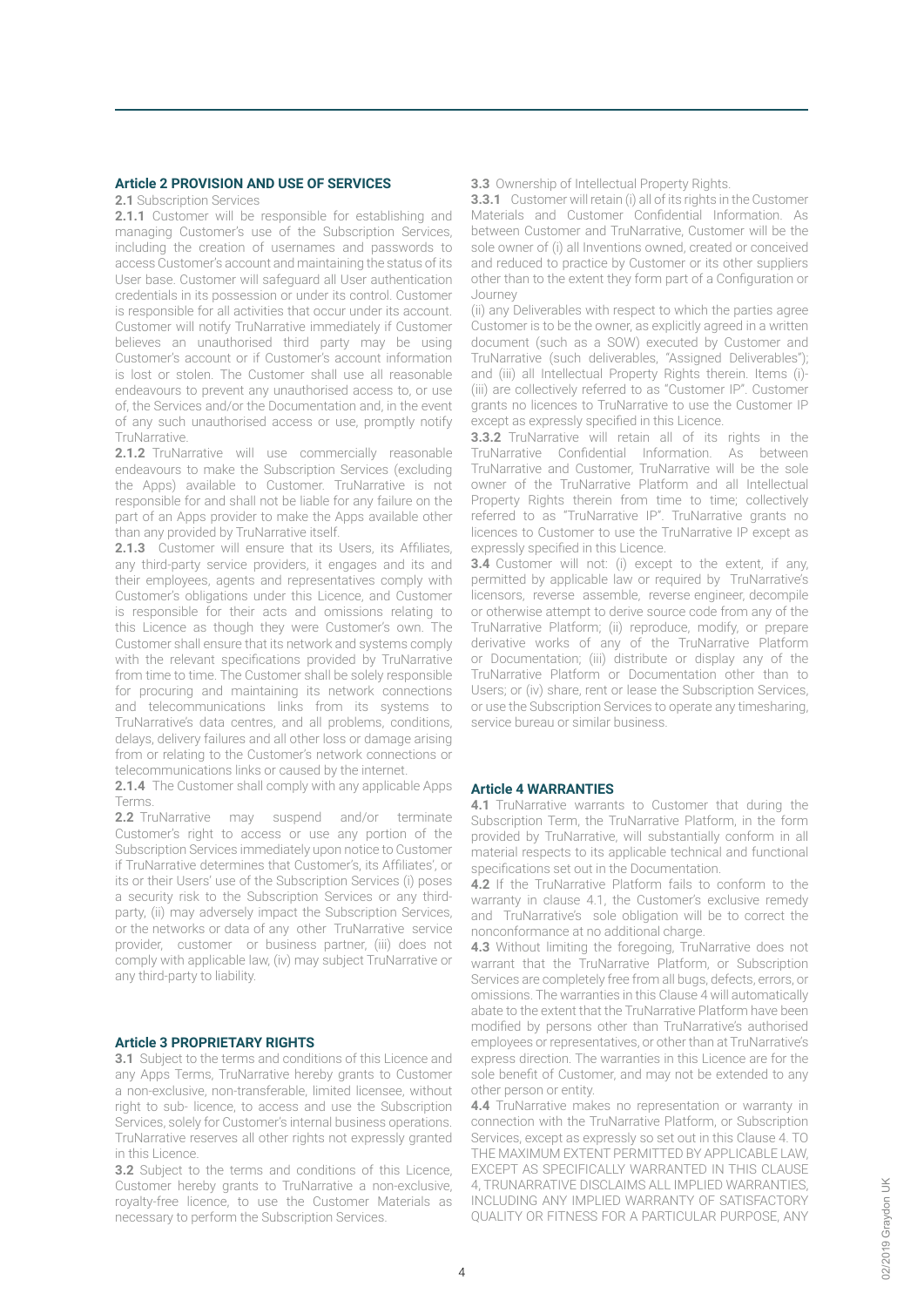IMPLIED WARRANTY OF NON-INFRINGEMENT OR IMPLIED OBLIGATION TO INDEMNIFY FOR INFRINGEMENT, ANY IMPLIED WARRANTY ARISING FROM COURSE OF PERFORMANCE, COURSE OF DEALING, OR USAGE OF TRADE, AND ANY STATUTORY REMEDY.

# **Article 5 INFRINGEMENT**

**5.1** TruNarrative will have no obligation with respect to any infringement or misappropriation claim to the extent based upon (i) any use of the TruNarrative Platform, or Subscription Services not in accordance with their applicable licence rights, (ii) the combination of the TruNarrative Platform or Subscription Services with other products, equipment, software, services or data not supplied by TruNarrative where the infringement would not have occurred but for such combination, (iii) TruNarrative's compliance with Customer's specifications, configuration requirements, or other instructions, (iv) any modification of the TruNarrative Platform or Subscription Services not made by TruNarrative or at its express direction, (v) any Customer Materials or (vi) any Apps.

**5.2** If any third party makes any claim against TruNarrative that TruNarrative's use of any Customer Materials in accordance with this Licence infringes any patent or trade mark, or infringes or violates any copyright, privacy right or data protection right, or results from any misappropriation by Customer of such third-party's trade secrets or privacy rights then, upon notification of such claim, Customer will, at its sole cost and expense, defend TruNarrative against such claim and any related proceeding brought by such third-party against Customer. Customer will indemnify TruNarrative from and against all damages finally awarded against TruNarrative or agreed to be paid by TruNarrative resulting from the Customer's infringement.

**5.3** Customer will defend and indemnify TruNarrative from and against any claims, damages, losses, judgments, fines, penalties, liabilities, costs, and expenses (including reasonable legal fees) arising out of or in connection with any noncompliance with any applicable law for which Customer, Customer's Users, or Customer's Affiliates are responsible.

### **Article 6 CONFIDENTIALITY**

**6.1** Each party undertakes that it shall not at any time disclose to any person any confidential information concerning the business, affairs, customers, clients or suppliers of the other party or of any Affiliate of the other party, except as permitted by clause 6.2.

**6.2** Each party may disclose the other party's confidential information:

**6.2.1** to its employees, officers, representatives or advisers who need to know such information for the purposes of exercising the party's rights or carrying out its obligations under or in connection with this agreement. Each party shall ensure that its employees, officers, representatives or advisers to whom it discloses the other party's confidential information comply with this clause 6; and

**6.2.2** as may be required by law, a court of competent jurisdiction or any governmental or regulatory authority.

**6.2.3** No party shall use any other party's confidential information for any purpose other than to perform its obligations under this Services Agreement.

**6.3** The terms of confidentiality under this Licence will not limit either party's right to independently develop or acquire products, software or services without use of or reference to the other party's confidential information.

**6.4** Protection of Customer Data.

**6.4.1** Data Processing Approvals. Customer is solely responsible for obtaining and will obtain all necessary consents, licences and approvals for the processing of any Customer Data as part of the Subscription Services. If TruNarrative processes any Personal Data on the Customer's behalf when performing its obligations under this Licence, the parties record their intention that the Customer shall be the data controller and the Supplier shall be a data processor and in any such case:

**6.4.1.1** the Customer acknowledges and agrees that the Personal Data may be transferred or stored outside the EEA or the country where the Customer and the Users are located in order to carry out the Subscription Services and TruNarrative's other obligations under this Licence;

**6.4.1.2** the Customer shall ensure that the Customer is entitled to transfer the relevant Personal Data to TruNarrative so that TruNarrative may lawfully use, process and transfer the Personal Data in accordance with this Licence on the Customer's behalf;

**6.4.1.3** the Customer shall ensure that the relevant thirdparties have been informed of, and have given their consent to, such use, processing, and transfer as required by all applicable data protection legislation.

**6.4.2** TruNarrative will be liable for any unauthorised access to Customer Data by third-parties only to the extent resulting from TruNarrative's failure to adhere to the TruNarrative Security Program, or from TruNarrative's negligence or fraudulent misconduct. The provisions of this Clause 6.4.2 apply notwithstanding any provision of this Licence or any other agreement between TruNarrative and Customer (or any Affiliate of Customer) to the contrary.

## **Article 7 TERMINATION**

**7.1** Without limiting its other rights or remedies, either party may terminate this Licence with immediate effect by giving written notice to the other party if:

**7.1.1** the other party commits a material breach of any term of this Licence and (if such a breach is remediable) fails to remedy that breach within 30 days of that party being notified in writing to do so Customer's failure to pay any fees and expenses within 15 days of TruNarrative notifying Customer of the overdue payment, which notice may include informing Customer's representative of the overdue payment in writing (including by email), will constitute a material breach of this Licence;

**7.1.2** the other party takes any step or action in connection with its entering administration, provisional liquidation or any composition or arrangement with its creditors (other than in relation to a solvent restructuring), being wound up (whether voluntarily or by order of the court, unless for the purpose of a solvent restructuring), having a receiver appointed to any of its assets or ceasing to carry on business or, if the step or action is taken in another jurisdiction, in connection with any analogous procedure in the relevant jurisdiction;

**7.1.3** the other party suspends, or threatens to suspend, or ceases or threatens to cease to carry on all or a substantial part of its business; or

**7.1.4** the other party's financial position deteriorates to such an extent that in the terminating party's opinion the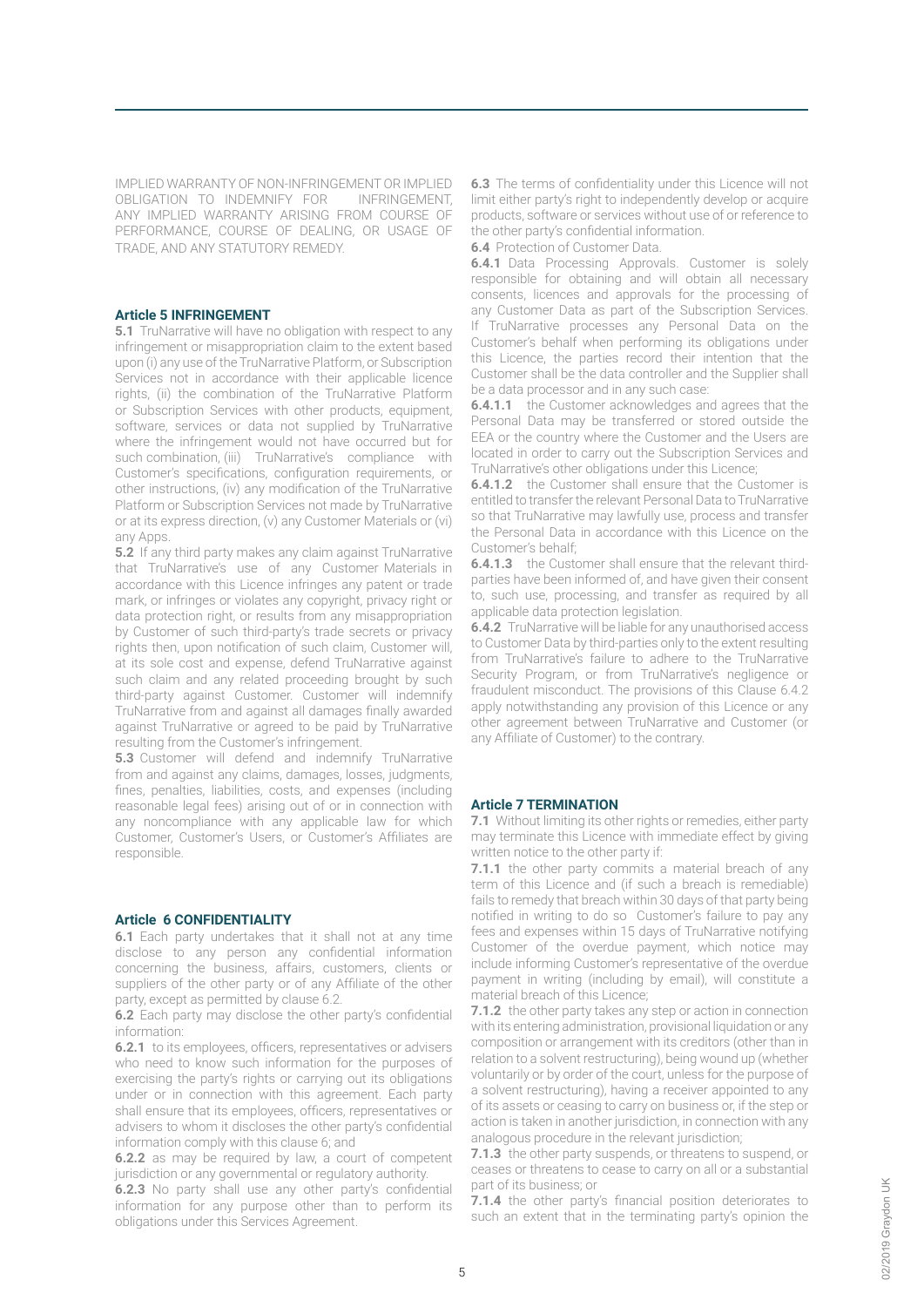other party's capability to adequately fulfil its obligations under this Licence has been placed in jeopardy.

**7.2** This Licence shall automatically terminate upon the termination of the TruNarrative agreement with the thirdparty reseller of the Subscription Services to the Customer. **7.3** Any provision of this Licence that expressly or by implication is intended to come into or continue in force on or after termination shall remain in full force and effect.

**7.4** Termination of this Licence or of any Subscription Services will not relieve Customer from any obligation to pay fees or reimburse expenses for Subscription Services performed prior to termination. Upon termination of this Licence, all sums invoiced by TruNarrative shall be immediately due and payable.

**7.5** TruNarrative will provide Customer with an export file of, or access for export purposes to, Customer Data stored on the TruNarrative Platform if, within 30 days of any termination, Customer notifies TruNarrative of Customer's request for export rights. In the absence of such notification, TruNarrative will at its discretion either destroy or overwrite such Customer Data within a reasonable period of time following termination of the Order Schedule, subject to conformance with TruNarrative's backup and data retention policies.

### **Article 8 LIMITATIONS AND EXCLUSIONS OF LIABILITY**

**8.1** Nothing in this Licence shall limit or exclude either party's liability for death or personal injury caused by its negligence; or for fraud or fraudulent misrepresentation; or any other liability that may not be excluded or limited by law. **8.2** SUBJECT TO CLAUSE 8.1, IN NO EVENT WILL EITHER PARTY BE LIABLE TO THE OTHER PARTY, OR TO ANY THIRD-PARTY FOR ANY CONSEQUENTIAL, INCIDENTAL. EXEMPLARY DAMAGES, WHETHER FORESEEABLE OR UNFORESEEABLE (INCLUDING DAMAGES FOR LOSS OF DATA OTHER THAN PERSONAL DATA, GOODWILL, DIRECT OR INDIRECT PROFITS, INVESTMENTS, USE OF MONEY OR USE OF FACILITIES; INTERRUPTION IN USE OR AVAILABILITY OF DATA; STOPPAGE OF OTHER WORK OR IMPAIRMENT OF OTHER ASSETS), EVEN IF SUCH PARTY HAS BEEN ADVISED OF THE POSSIBILITY OF SUCH DAMAGES, ARISING OUT OF (i) THE PERFORMANCE OR NONPERFORMANCE OF THIS AGREEMENT OR SOFTWARE, PRODUCTS OR SUBSCRIPTION SERVICES PROVIDED HEREUNDER, OR (ii) ANY CLAIM, CAUSE OF ACTION, BREACH OF CONTRACT OR ANY EXPRESS OR IMPLIED WARRANTY, UNDER THIS AGREEMENT OR OTHERWISE, MISREPRESENTATION, NEGLIGENCE, STRICT LIABILITY, OR OTHER TORT. Any amounts payable to a third-party pursuant to a judgment or agreed to in a settlement approved in writing by an indemnifying party in connection with an indemnification obligation under this Licence shall be deemed direct damages for purposes of this Clause 8.2. **8.3** Subject to Clause 8.1 and 8.2, TruNarrative's entire liability arising out of this Licence will in no event exceed £20,000 (twenty thousand pounds), regardless of whether any action or claim is based in contract, misrepresentation, warranty, indemnity, negligence, strict liability or other tort or otherwise.

**8.4** Customer agrees that these exclusions and limitations apply even if the remedies are insufficient to cover all of the losses or damages of Customer, or fail of their essential purpose and that without these limitations the fees for the Subscription Services would be significantly higher.

# **Article 9 MISCELLANEOUS PROVISIONS**

**9.1 Publicity.** Provided that TruNarrative complies with any trade mark usage requirements notified to it by Customer, TruNarrative may refer to Customer as one of TruNarrative's customers and use Customer's logo as part of such reference. Upon execution of this Licence, TruNarrative may either (i) issue a press release announcing the relationship between TruNarrative and Customer, or (ii) submit a joint press release to Customer for Customer's approval, such approval not to be unreasonably withheld or delayed. Customer agrees to be a reference account for TruNarrative, provided, however, that TruNarrative will provide Customer with reasonable notice and obtain Customer's consent before scheduling any reference calls or site visits.

**9.2 Force Majeure.** If the performance of this Licence is adversely restricted or if either party is unable to conform to any warranty by reason of any circumstances beyond the reasonable control and without the fault or negligence of the party affected, then, except with respect to obligations to pay any fees or expenses, the party affected, upon giving prompt written notice to the other party, will be excused from such performance on a day-to-day basis to the extent of such restriction (and the other party will likewise be excused from performance of its obligations on a day-to- day basis to the extent such party's obligations relate to the performance so restricted); provided, however, that the party so affected will use all commercially reasonable endeavours to avoid or remove such causes of non-performance and both parties will proceed whenever such causes are removed or cease.

9.3 **Severability; Invalidity.** If any provision (or part of a provision) of this Licence is found by any court or administrative body of competent jurisdiction to be invalid, unenforceable or illegal, the other provisions shall remain in force. If any invalid, unenforceable or illegal provisions would be valid, enforceable or legal if some part of it were deleted, the provisions shall apply with whatever modification is necessary to give effect to the commercial intentions of the parties.

**9.4 Waiver.** No failure or delay by a party to exercise any right or remedy provided under this Licence or by law shall constitute a waiver of that or any other right or remedy, nor shall it prevent or restrict the further exercise of that or any other right or remedy. No single or partial exercise of such right or remedy shall prevent or restrict the further exercise of that or any right or remedy.

**9.5 Third Parties**. Except as expressly set out in this Licence, no provisions of this Licence are intended nor will be interpreted to provide or create any third-party beneficiary rights or any other rights of any kind in any other party. Notwithstanding the foregoing, TruNarrative's suppliers of products and services furnished hereunder will enjoy the same disclaimers of warranty, limitations on liability and similar exclusionary provisions with respect to such products and services as does TruNarrative and the provider of any Apps shall be entitled to enforce the Apps Terms.

**9.6 Assignment.** Neither party may assign any of its rights or obligations under this Licence without the prior written consent of the other, which will not be unreasonably withheld, conditioned or delayed, however TruNarrative may assign or delegate some or all of its rights and obligations under this Licence to any of its Affiliates, or to an entity to which it has merged, or that acquires all of its assets. Subject to the foregoing restriction on assignment by Customer, this Licence will be binding upon, inure to the benefit of and be enforceable by the parties and their respective successors and assigns.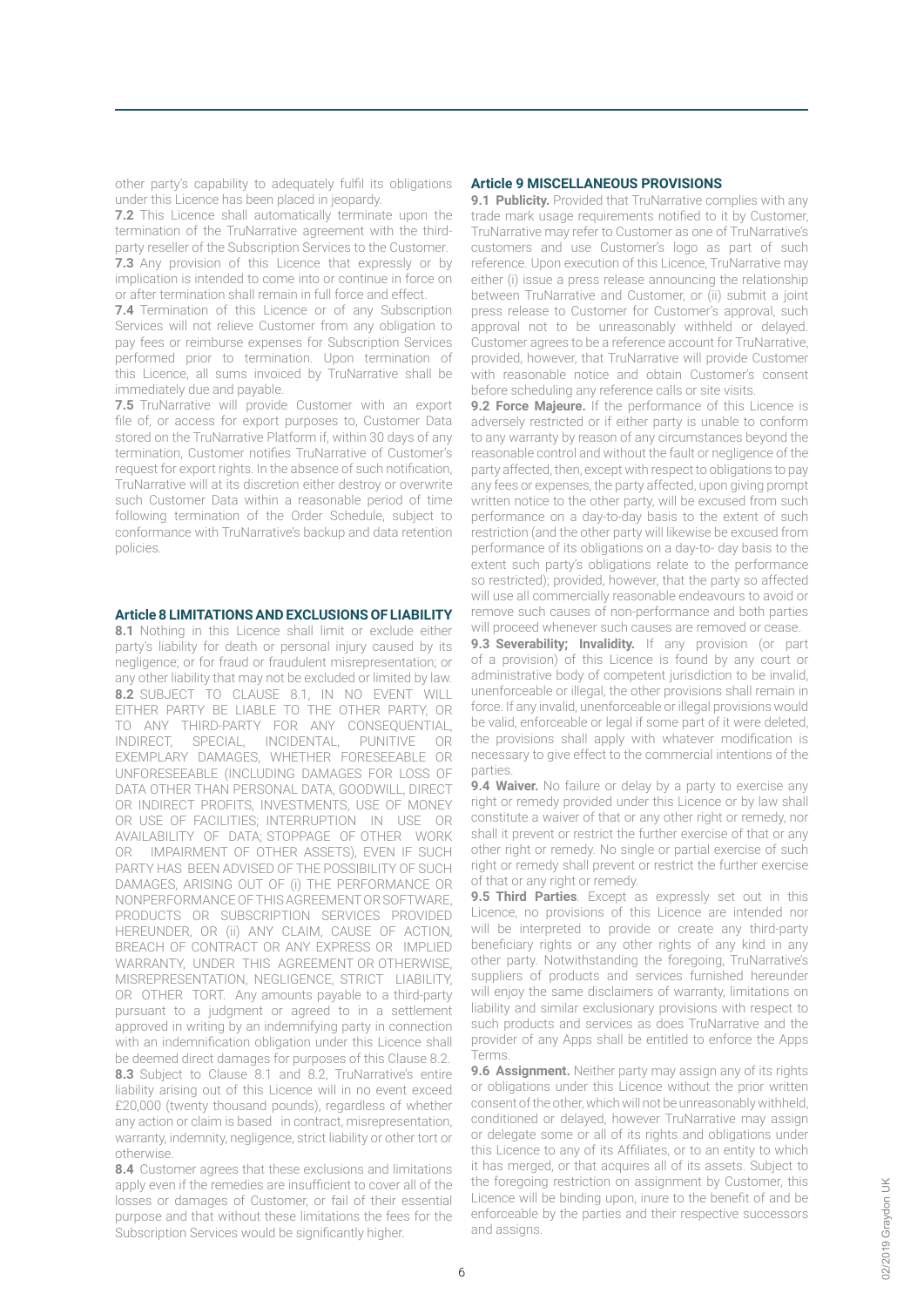**9.7 Notices.** Any notice or other communication under this Licence given by either party to the other party will be deemed to be properly given if given in writing and delivered by certified or registered mail, or insured courier, return receipt requested, to the appropriate party at the address set out on the signature page of this Licence and with the appropriate postage affixed; furthermore, to the extent permissible under applicable law, each party may communicate with the other by electronic means and such communication is acceptable as a signed writing. Either party may change its address for receipt of notice by notice to the other party in accordance with this clause 9.7. Notices are deemed given 3 business days following the date of mailing or 1 business day following delivery by a courier.

**9.8 Entire Agreement**. This Licence constitutes and embodies the entire agreement and understanding between the parties with respect to the subject matter and supersedes all prior or written, electronic or oral communications, representations, agreements or understandings between the parties with respect thereto. This Licence may not be modified or amended except by a written instrument executed by both parties.

**9.9 Governing Law and Courts.** This Licence and any dispute or claim arising out of or in connection with it or its subject matter or formation (including non-contractual disputes or claims) shall be governed by and construed in accordance with the law of England and Wales. Each party irrevocably agrees that the courts of England and Wales shall have exclusive jurisdiction to settle any dispute or claim arising out of or in connection with this agreement or its subject matter or formation (including non-contractual disputes or claims).